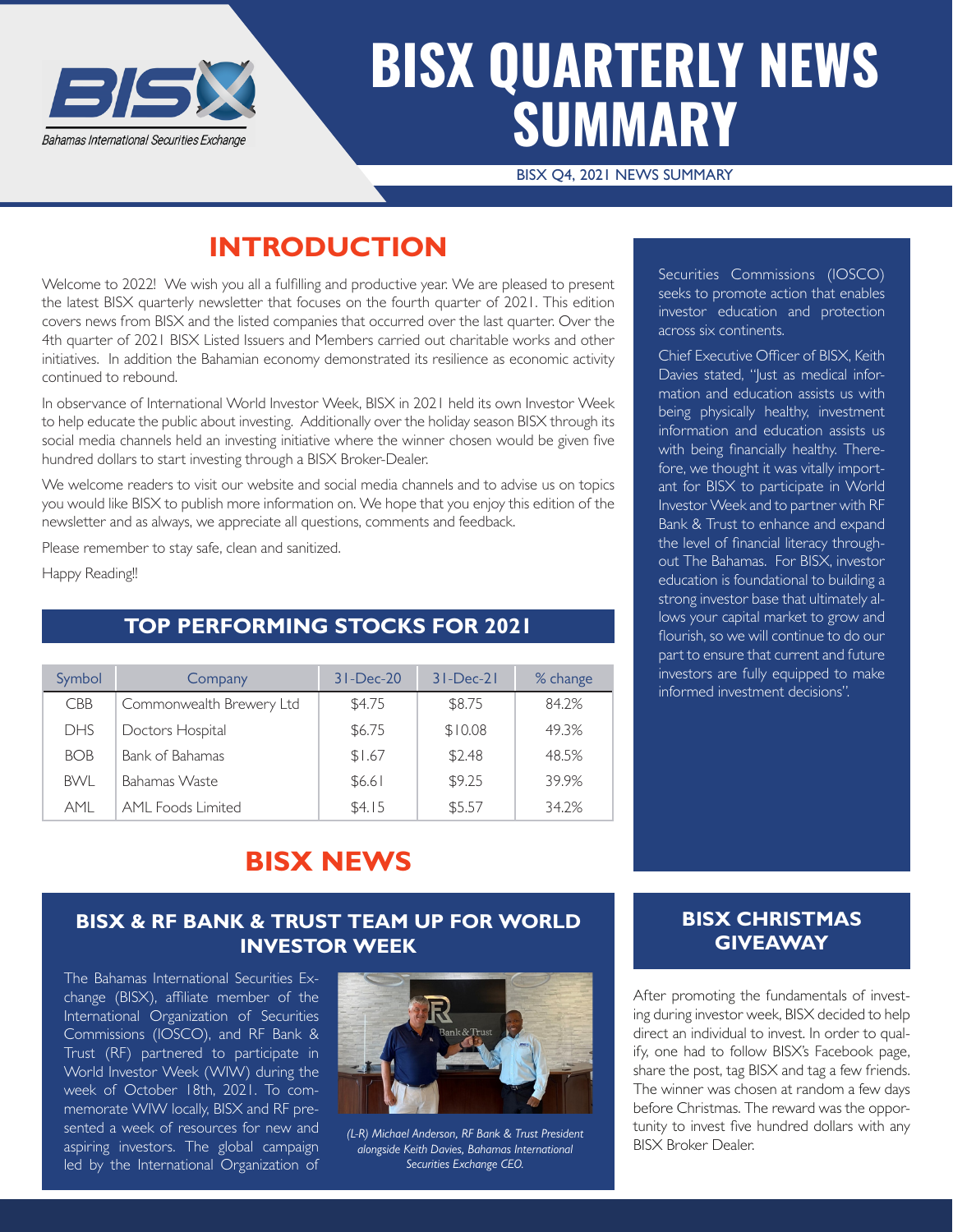#### **BISX LISTS TWO INVESTMENT CONDOMINIUMS (ICONS)**

The Bahamas International Securities Exchange (BISX) is pleased to announce that securities in The APQCA Investments Fund ICON and The PP Investments Fund ICON (The Funds) have successfully completed the BISX Mutual Fund Listing Process and have been listed on the Exchange.

BISX Chief Operating Officer, Holland Grant, commented: "We are pleased to list the APQCA Investments Fund ICON and the PP Investments Fund ICON on the Exchange. Since the passage of the Investment Condominium Act (ICON Act) in 2014 we have been fortunate to see these used as a tool that helps clients in the financial services industry meet their goals. We applaud Credit Suisse AG, Nassau Branch and Caystone Solutions Ltd. for their work and look forward to more listings of ICONs in the future."

#### **COMPANY NEWS**

#### **CABLE BAHAMAS CELEBRATES A SUCCESSFUL Q4 WITHIN BOTH THE COMPETITIVE MARKET AND LOCAL COMMUNITY**

The Cable Bahamas team launched *Connecting People Who Care*, one of its most successful campaigns to date which was an initiative designed to highlight organizations who use Cable Bahamas services to assist them as they create impact within the community. The campaign took the form of a competition with Bahamas Harvest Church, Bahamas Red Cross and Hands for Hunger all competing for the top prize. Ultimately, Hands for Hunger and their hero Precious Fortune Thompson emerged victorious and enjoyed more than \$10,000 worth of cash and prizes collectively.

Another notable CSR campaign was *Hope for the Holidays* which was held as a partnership with Bahamas Harvest Church, one of the *Connecting People Who Care* nominees. Hope for the Holidays supported Bahamas Harvest's "Guardian Angel" project which provides tangible support to children who were orphaned due to or during the COVID-19 pandemic. The Cable Bahamas Team also successfully engaged other corporate partners including, Island Pay, RF Bank and Trust, Coca Cola, and Sign Island.

#### **CABLE BAHAMAS ANNUAL GENERAL MEETING**

The Cable Bahamas Group of Companies also successfully held its Annual General Meeting via digital platform for the second consecutive year on December 2nd, 2021. During the official business of the meeting, shareholders were able to vote on key issues pertaining to the future of the company and receive a special report outlining highlights of the fiscal year 2021 from the conglomerate's Chief Executive, Mr. Franklyn Butler II.

During his presentation Mr. Butler stated that the company's chief priority was creating value for shareholders with EBITDA growth of 52% 2021 vs 2020 or \$18M. During his remarks he said, "The groups Vision of being "The Leader In Enabling Connected Lifestyles and Experiences" was truly achieved as we attained market leadership in every metric possible when comparing our results to our competitor." He noted that in Revenue Generated Units (RGU's), subscribers and revenue that Cable Bahamas Group has distinguished itself as the clear leader with growth in overall revenues in excess of \$200m – a record, despite obstacles like significant declines to roaming revenues, declines in mobile average revenue per user (ARPU) associated with high unemployment due to COVID 19 and a continued competitive environment.

The Cable Bahamas Group credits the hard work, of its strategic and deployment teams with an excellent Q4 21 and looks forward to even more success moving forward.

#### **BAHAMAS FIRST LAUNCHES EMERGING LEADERS SCHOLARSHIP**

The \$40k award will help students pursue studies at the University of The Bahamas

FOR IMMEDIATE RELEASE NASSAU, 7 December 2021 – Bahamas First General Insurance Company Limited signed a Memorandum of Understanding with the University of The Bahamas ("UB" or the "(University") on 7 December 2021, to establish a four-year scholarship tenable at the University. Group President & CEO, Patrick Ward, said the signing is a commitment to a deepened partnership between Bahamas First and UB. "In our industry, a signature is more than just a jot of ink on a sheet of paper", he said. "It endorses a promise. It guarantees a pledge. It seals an agreement. And it is no different today as we – The Bahamas' first university and The Bahamas' first local general insurance company – enter into an agreement to support the youth of The Bahamas in their pursuit of education. The Bahamas First Insurance Emerging Leaders Scholarship is a comprehensive four-year award that will unlock the door to education for high school seniors who possess the potential to succeed but struggle with doubts about their next steps because of their family's financial insecurity. The scholarship will help the door to education swing open wider than it ever has before and usher qualified students into the leading-edge disciplines of Business, Information Technology, Eco-Tourism, Sustainability and Engineering so that they can become independent thinkers and creative problem solvers who will transform their communities and this country." ##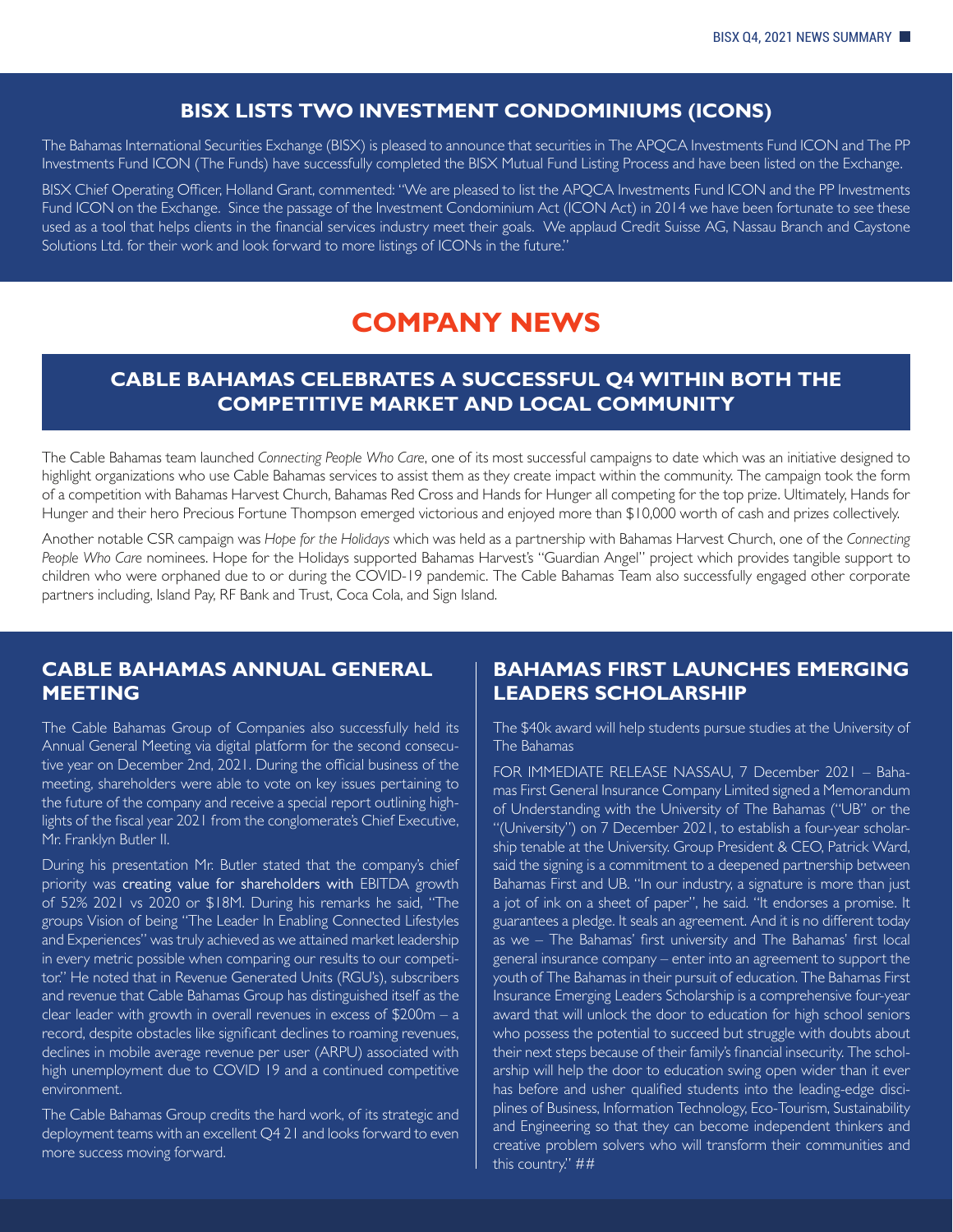#### **BAHAMAS FIRST LAUNCHES NEW FULL-SERVICE ONLINE INSURANCE PORTAL 'FIRST ONLINE' MEETS INCREASING CUSTOMER DEMAND FOR AUTOMATED INSURANCE TRANSACTIONS**

Leading general insurer Bahamas First General Insurance Company has announced the launch of First Online, the company's new full-service online insurance portal. Launching first for personal auto and home insurance policies, the platform is the first of its kind in The Bahamas and provides users with hassle-free online quote, purchase, and payment transactions and claim initiation. First Online operates 24 hours a day, 7 days a week at bahamasfirst.com and provides users with the ability to engage with support teams by web chat or phone during normal business hours.

While research and development of First Online began in 2018, the business restrictions imposed by the pandemic and lockdowns of 2020 changed the way people consume products and services, and heightened Bahamas First's awareness of the need to leverage technology and modify distribution strategies to meet increasing customer demand for automated contactless transactions.

 "Self-service is no longer a 'nice to have' feature. It has become essential for any business that is serious about customer acquisition and support in the digital age," said Bahamas First Group President & CEO Patrick Ward. "This was one of several key lessons that companies around the world learned during the pandemic of 2020. First Online is an important milestone in our strategies to build an insurance company for the future and support our agency network's in-person expert service with an online option driven by technology and data."

#### **TEAM COLINA VOLUNTEERS AT 'PAINT DA STREETS PINK' FUN, RUN, WALK**



Colina Insurance Limited partnered with the Rotaract Club of Southeast Nassau Centennial on its 'Paint Da Streets Pink' Fun, Run, Walk event in the support of the fight against breast cancer, during Breast Cancer Awareness Month in October.

#### **LEADERSHIP ESTEEM ABILITY DISCIPLINE (LEAD) INSTITUTE RECEIVES COLINA DONATION**



In keeping with its commitment to education and youth development, Colina Insurance Limited (Colina) donated to the Leadership Esteem Ability Discipline (LEAD) Institute. The donation will be used to support a young person enrolled in the LEAD programme in Freeport and will also help LEAD with its ongoing initiatives.

#### **COLINA EMPLOYEES SUPPORT HANDS FOR HUNGER**

During the holiday season, Colina Insurance Limited donated an assortment of canned goods and funds to Hands for Hunger for their pantry. The non-profit is committed to providing food assistance to vulnerable people in the Bahamian community.

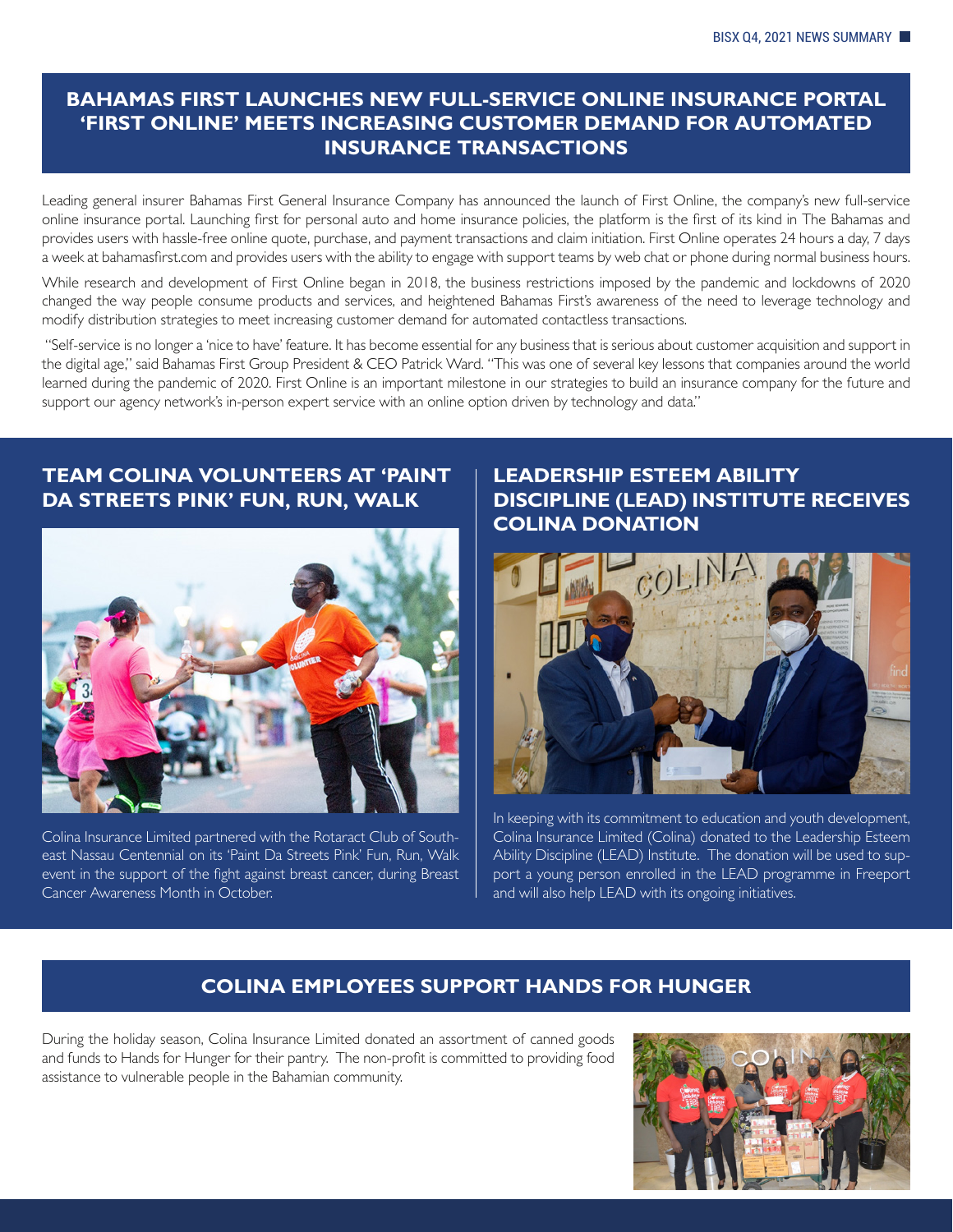#### **MEN OF CIBC FIRSTCARIBBEAN SPEND INTERNATIONAL MEN'S DAY WITH RESIDENTS OF COLBY HOME FOR BOYS**

The men of CIBC FirstCaribbean celebrated International Men's Day with a visit and \$2,500 donation to the Colby Home for Boys, an all-male transitional home in Nassau specializing in personalized care for emotionally and physically traumatized youngsters. The visit featured open conversations, lunch, free haircuts from a visiting barber and a promise of more visits to come.

"I haven't seen our residents interact with guests like that and be this engaged in a long time. They really got through to them," said Leonard Newton, administrator of Colby Home for Boys. "The generous donation given will help to continue providing personalized care for our young men and equip them for a productive adulthood by way of a holistic approach."



#### **\$10,000 CIBC FIRSTCARIBBEAN DONATION RINGS IN THE SALVATION ARMY CHRISTMAS KETTLE DRIVE**



To herald in the season of giving and jumpstart the Salvation Army's Christmas Kettle Drive, CIBC FirstCaribbean donated ten thousand dollars to the campaign, demonstrating its continued support for the critical community work the Army has been doing over the years.

CIBC FirstCaribbean has been the Red Kettle Patron for three years in a row, and once again made the first donation of the season. For over a decade, participating in The Salvation Army's Christmas initiatives has been a highlight for the CIBC FirstCaribbean team. Whether helping to prepare and serve hot Christmas meals to the elderly, packaging and distributing food parcels to those in need or ringing the iconic bells during the Annual Red Kettle Bell Drive, CIBC FirstCaribbean is committed to doing its part year after year.

#### **'MEALS ON WHEELS' PROGRAMME ROLLS ON WITH CIBC FIRSTCARIBBEAN'S SUPPORT**

CIBC FirstCaribbean continued its commitment to support the Bahamas Red Cross Society's hunger relief efforts with a \$10,000 donation to the Meals on Wheels programme.

The Bahamas Red Cross Society's Meals on Wheels initiative directly combats the food insecurity faced by vulnerable individuals and families who are sometimes also met with health and financial challenges. This is the third time in three years that the bank has donated to the cause that feeds more than 2,000 families across the country.

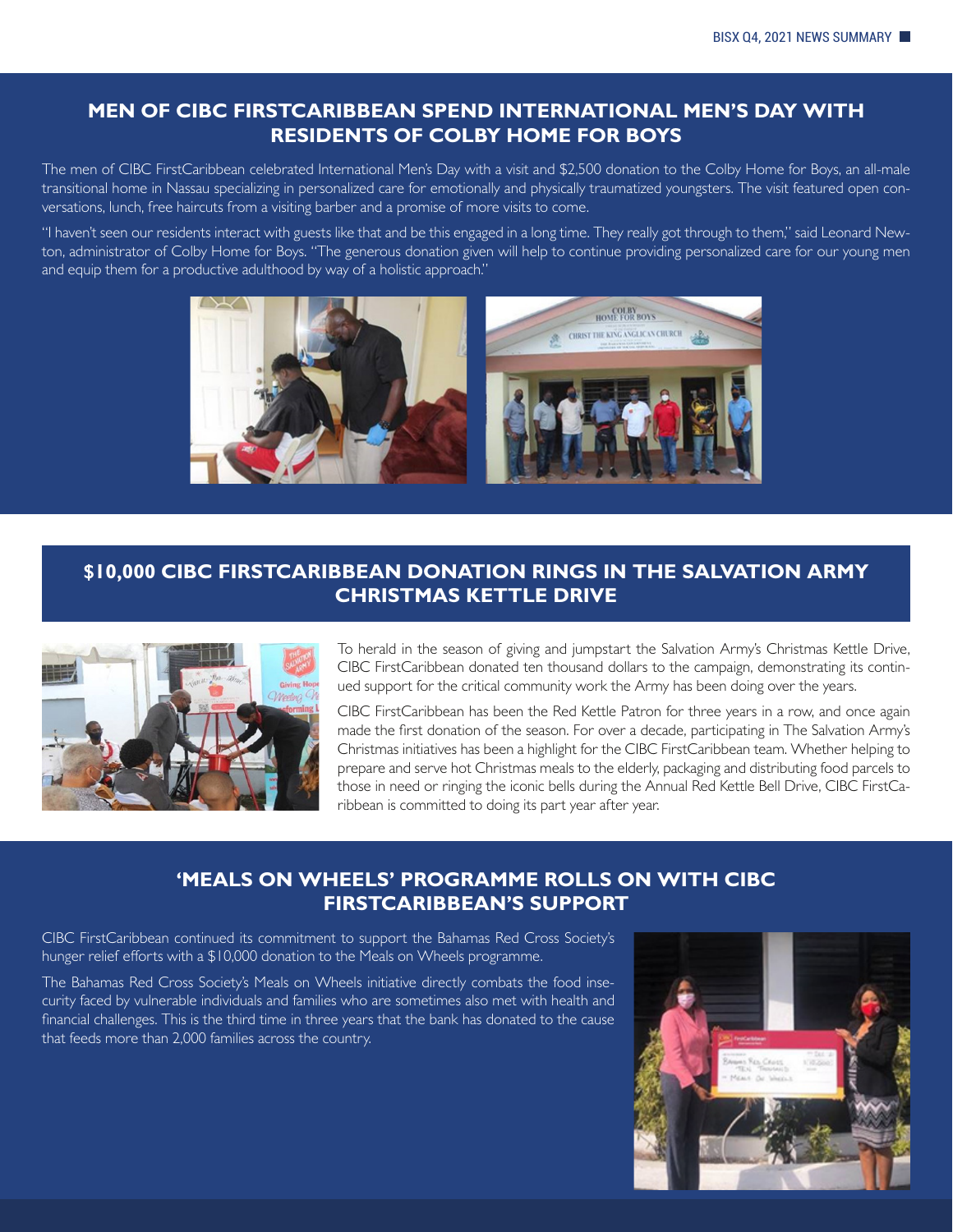#### **GIVING THE GIFT OF WASTE MANAGEMENT & MORE**

New Providence, Bahamas – As has become a decades-long tradition, Bahamas Waste Limited is capping the year with its annual donation to the All Saints Camp in New Providence as part of its ongoing effort to fight the global HIV/AIDS epidemic here on home soil. For persons living with HIV/AIDS in The Bahamas, the All Saint's Camp has been a refuge housing men women, and children who for a variety of reasons have nowhere to turn to.

The non-profit, which is not a government-funded facility, depends heavily on the kindness and dedication of its volunteers and even more importantly the assistance of Corporate Bahamas to meet the needs of its more than 30 residents ranging in age from 21 to 68 years of age. Unfortunately, however, the hospice which provides food and shelter to its residents has seen donations plummet by as much as 70% due to challenges caused by the global Covid-19 pandemic.



"We have been working with the team at the All Saints Camp for more

than 10 years" noted Bahamas Waste Human Resources Manager Ernestine Seymour. "It is a partnership that is near and dear to both the staff and management because we understand how important it is to end the stigmatization of persons living with the disease," she explained.

"In addition to our annual donation, we provide medical waste disposal services, bulk, and solid waste removal services to the facility year-round" noted Bahamas Waste Operations Manager Ethelyn Davis. The move company executives note, is part of a wider campaign of support in the fight to raise awareness about HIV/AIDS; one which encompasses the company's support of annual testing initiatives and educational programs as well.

#### **BAHAMAS WASTE INCENTIVIZES VACCINATIONS FOR ITS EMPLOYEES**

For more than 2 years, the country and the world have grappled with the loss of family, friends, and loved ones at the hands of the global Covid-19 pandemic. Since the introduction of vaccines designed to mitigate the impact of the virus on the human population, millions of people have lined up to get 'the jab'.

With vaccine hesitancy, a major concern in the fight against the Coronavirus, corporate citizens like Bahamas Waste is doing their part to allay fears, raise awareness and even incentivize the process for members of its team. "We understand that making this kind of decision can be difficult and even frightening for some," noted Bahamas Waste General Manager, Francisco de Cardenas. "For the past several weeks and months we've been making sure that our employees have all the information they need to make a decision and that they are aware of all the options available to them."

In addition to raising awareness, the company also set out to reward team members who got or will get vaccinated. Over three months, Bahamas Waste employees are being given three chances to win cash prizes as part of its in-house 'Get Vaxxed Raffle' with the first of the three drawings taking place on November 30th. "The support from our team has been great so far," noted Bahamas Waste Health & Safety / IT Manager, Christopher Johnson. "We're expecting even more participation as we move into our December and January drawings."



*(L-R) Christopher Johnson, Bahamas Waste Health & Safety / IT Manager, Gina Archer, Co-chair Ministry of Health vaccination committee, Dr. Danny Davis, Vaccine Committee, Ernestine Seymour, Bahamas Waste Human Resources Manager, Thomas Knowles, November BW raffle winner, Ed Fields, Vice Chairman, vaccination committee and Francisco de Cardenas, Bahamas Waste General Manager.*

Speaking for the National Council while at the raffle event, Vice Chairman, Ed Fields, noted "Every little bit counts! We applaud Bahamas Waste and these types of corporate initiatives, which Bahamas Waste organized on their own. It shows their commitment to their employees but more so how they are making every effort to the wider goal to get as many people in The Bahamas vaccinated as possible."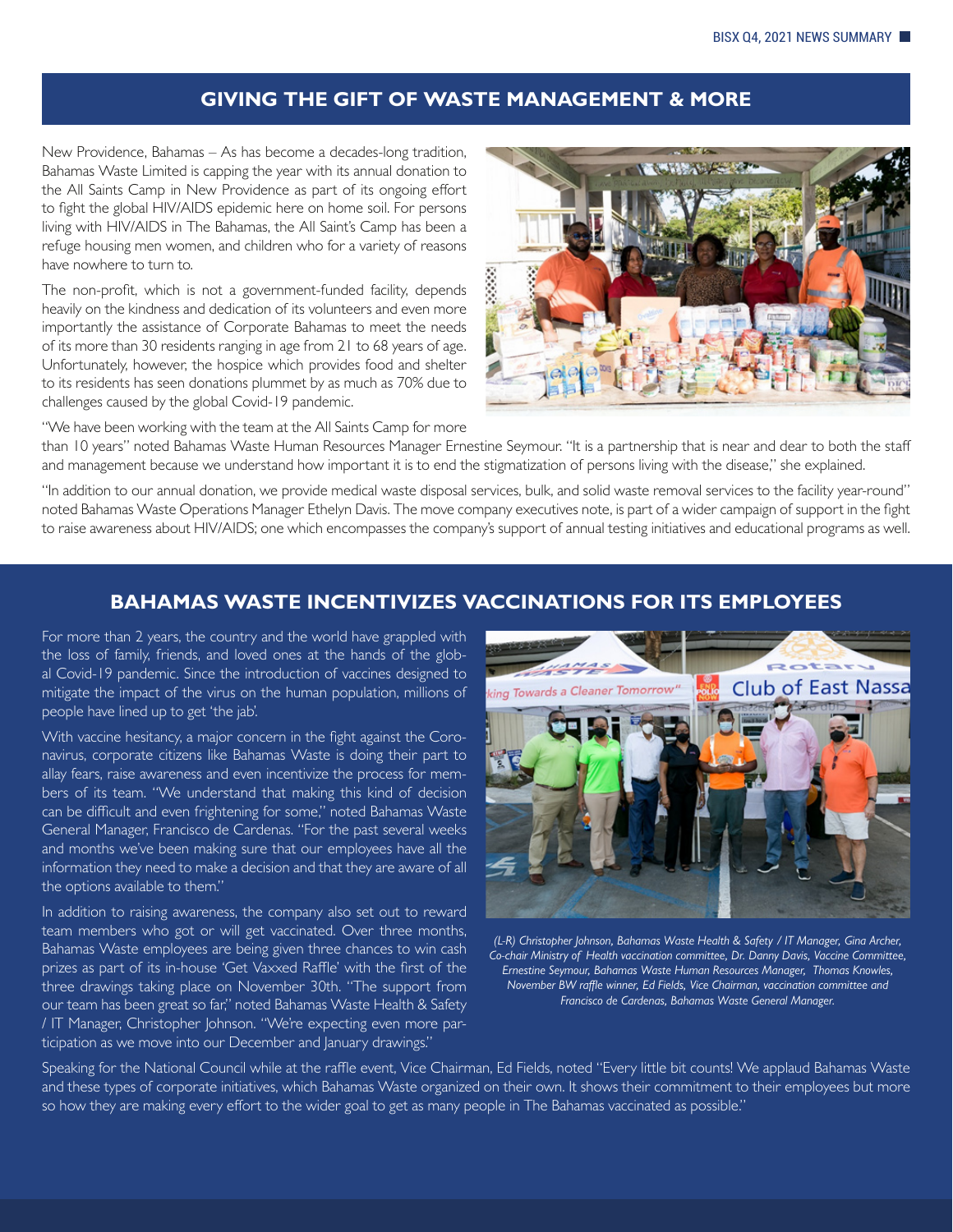## **INTRODUCTION** \$

- Colina Holdings Bahamas Limited declared total dividends of \$610,937.50, at the annual rate of B\$Prime+1.5% per Class A Preference share.
- Bahamas First Holdings Limited declared dividends of \$0.04 per share.
- FOCOL Holdings Limited declared dividends of \$0.03 per ordinary share.
- AML Foods Limited declared dividends of \$0.07 per ordinary share.
- FOCOL Holdings Limited declared dividends of \$0.03 per ordinary share.
- Commonwealth Bank Limited declared dividends of \$0.01 per share.
- Finance Corporation of The Bahamas Limited declared dividends of \$0.05 per ordinary share and a special dividend of \$0.0225 per ordinary share.
- Emera Incorporated declared dividends of CAD\$0.165625 per Bahamas Depository Receipt (CAD\$0.6625 per common share of Emera).
- First Caribbean International Bank (Bahamas) Limited declared dividends of \$0.09 per share.
- Cable Bahamas Limited has declared dividends of \$28.99 per Series 6 Preference share.

#### **DIRECTOR CHANGE**

- $\triangleright$  The Board of Directors of Commonwealth Bank Limited is pleased to announce the appointment of Mrs. Denise Turnquest to the position of President, effective December 1, 2021.
- Please be advised that Raymond Winder has retired and Denise D. Turnquest has been appointed as President of Commonwealth Bank Limited.
- Please be advised that Christopher Crawford Ronald was appointed to the board of Finance Corporation of Bahamas Limited.
- Please be advised that Gil C. Quiniones resigned from the board of Emera Incorporated.

#### **AGM**

- AML Foods Limited - October 14, 2021
- APD Limited November 18, 2021
- Cable Bahamas Limited - 2 December 2021

#### **ANNUAL REPORTS**

Cable Bahamas Limited released their Annual Report for 2021. - November 17, 2021

#### **OTHER NEWS**

The Board of Directors of FamGuard Corporation Limited has decided to redeem the remaining \$5 million of Company's Preference Shares.

#### **INVESTING TERM**

Security - A security is a financial asset such as a stock, bond, or option, that can be traded on the stock market.